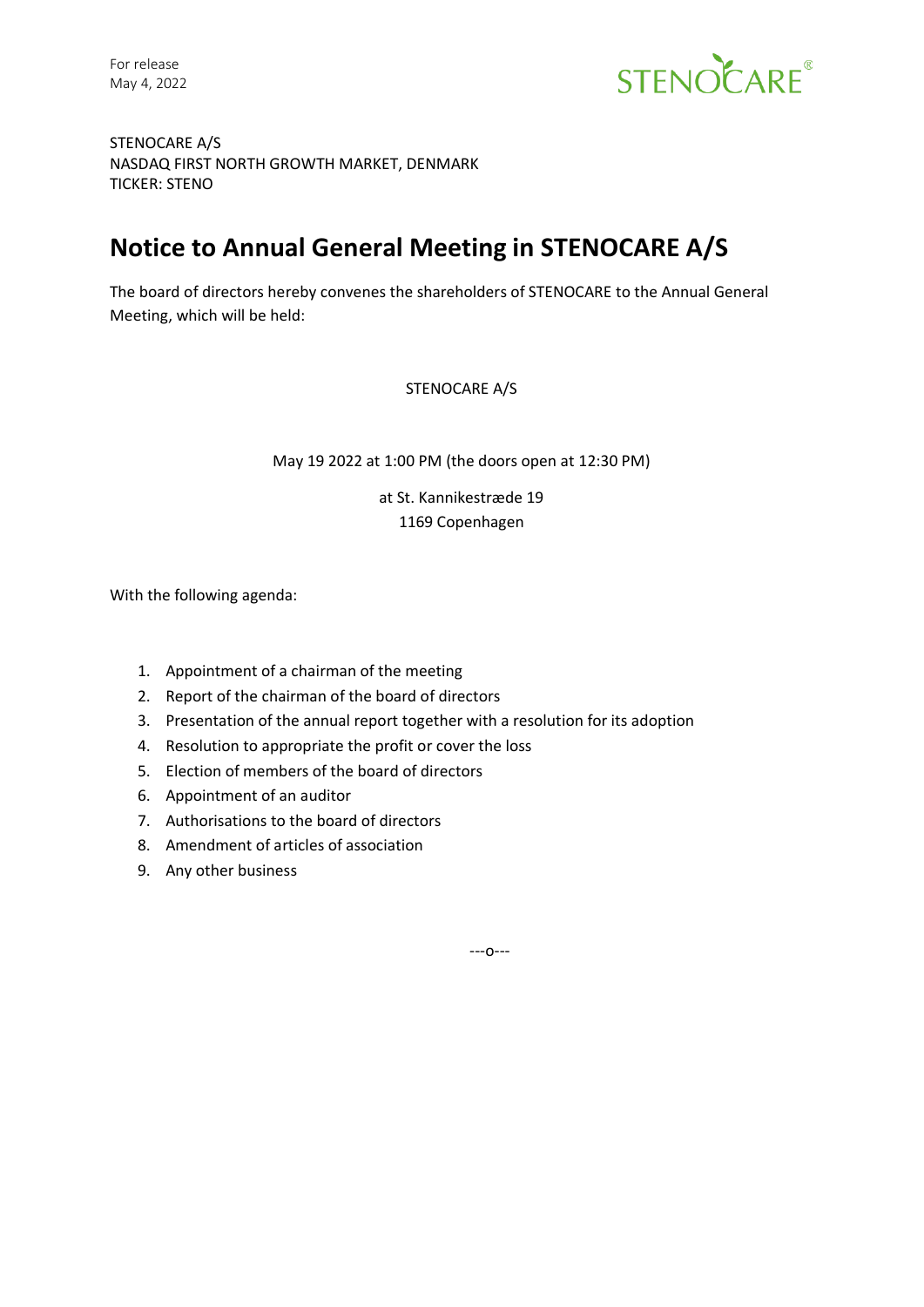For release May 4, 2022



## **Comments to the agenda:**

## Item 1 - Appointment of a chairman of the meeting

The board of directors proposes attorney Ulrik Bayer as chairman of the meeting.

## Item 4

The annual report shows that the loss for the year amounted to DKK 12,732,465. The board of directors propose a resolution to transfer DKK -12,732,465 to retained earnings and to pay out DKK 0 as dividends.

# Item 5 - Election of members of the board of directors

The proposal implies to re-elect chairman Marianne Wier, Jeppe Bo Petersen and Søren Melsing Frederiksen as members of the board of directors. The board of directors proposes to elect Søren Kjær as board member instead of Rolf Steno Petersen. Søren Kjær is co-founder and COO in STENOCARE A/S. Full details of Søren Kjær can be found in the appendix Board Member for election 2022. Rolf Steno Petersen continues his current rule as CCO in STENOCARE A/S. Hereafter, the board of directors will consist of Marianne Wier (chairman), Jeppe Bo Petersen, Søren Melsing and Søren Kjær.

#### Item 6 - Appointment of an auditor

The proposal implies to re-appoint the Company's auditors.

# Item 7 - Authorisations to the board of directors

The board of directors proposes to replace the authorisation in clause 5.1 of the Company's articles of association with a similar authorisation, however, so that the new authorisation is valid until 31 May 2024.

The board of directors proposes to replace the authorisation in clause 5.2 of the Company's articles of association with the following authorisations to the board of directors to carry out one or more capital increases.

As part of the proposal the board of directors proposes that a clause with the following wording, in all material aspects, are inserted in the articles of association clause 5.2:

,,

*The Board of Directors are in the period until 31 December 2024 authorized to carry out one or more capital increases whereby an aggregate amount of up to nominally DKK 400,000 are contributed to the Company by cash payment, conversion of debt and/or by payment in other values than cash.*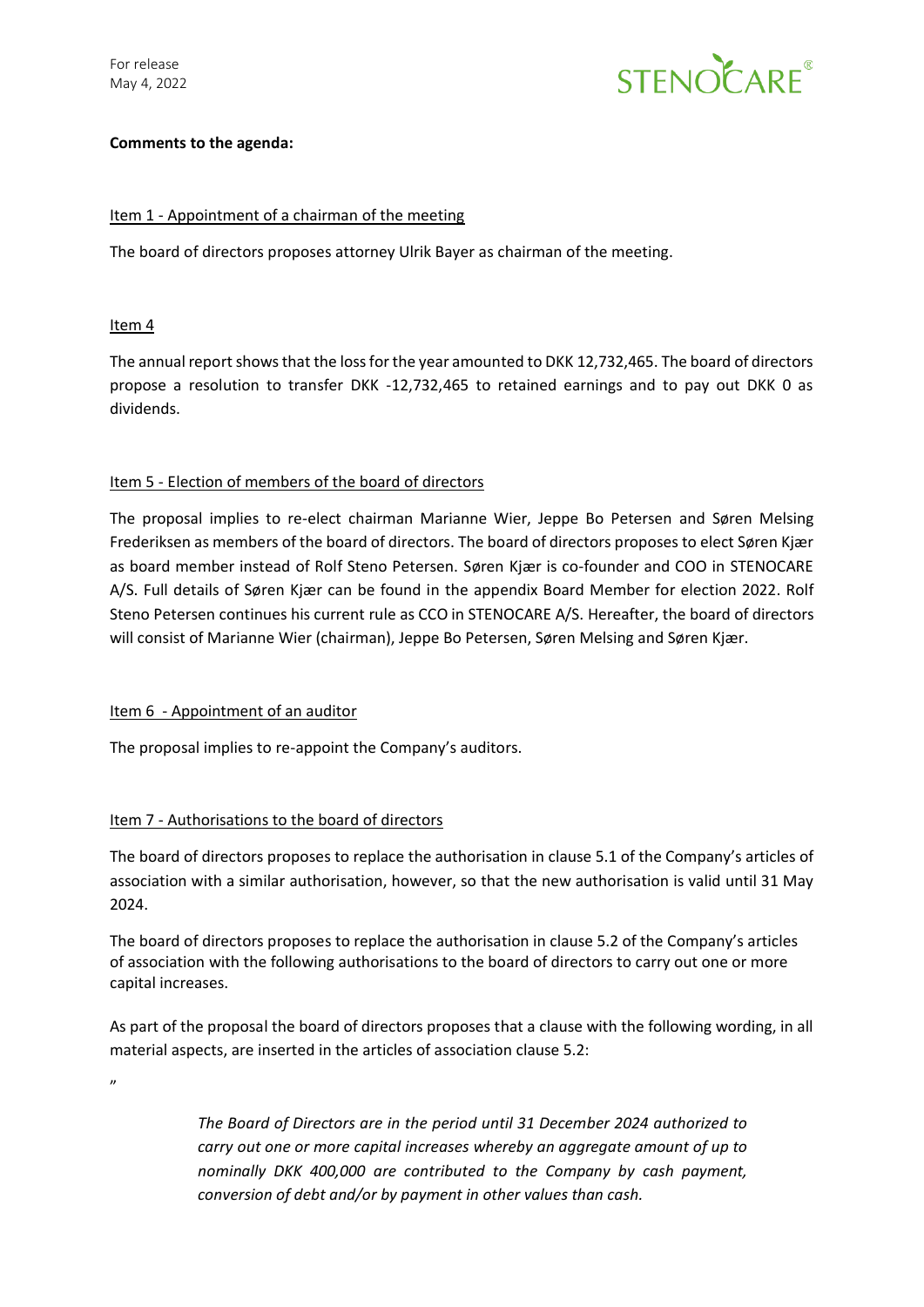

"

*The capital increase is made without pre-emption rights for the shareholders. The subscription shall be at the market price determined by the Board of Directors.*

*The new shares must be negotiable instruments and registered by name. There should be no restrictions on the transferability of the new shares. No new shareholder shall be obliged to redeem its shares. The new shares shall belong to the same share class and have the same rights in the Company as the existing shares.*

*The new shares shall be paid in full (conversion of debt, cash payment and/or by payment in other values than cash).*

*The rights of the new shares arise from the date when the shares have been paid (by conversion of debt, cash payment and/or by payment in other values than cash).*

*The Board of Directors can make the changes to the Company's articles of association, which are a necessary consequence of the capital increases made, including deleting this authorisation from the articles of association when the authorisation has been fully utilized or when the deadline has expired.*

## Item 8 – Amendment of articles of association

The board of directors proposes to amend the company's articles of association with the following main points:

- To delete clause 5.3 since the authorization is no longer relevant.
- To update the articles of association according to item 7.
- To insert an opportunity for the board of directors in clause 6.5 to hold virtuel general meetings.

Item<sub>9</sub>

There is no further business to be transacted.

---o---

The Board of Directors of STENOCARE A/S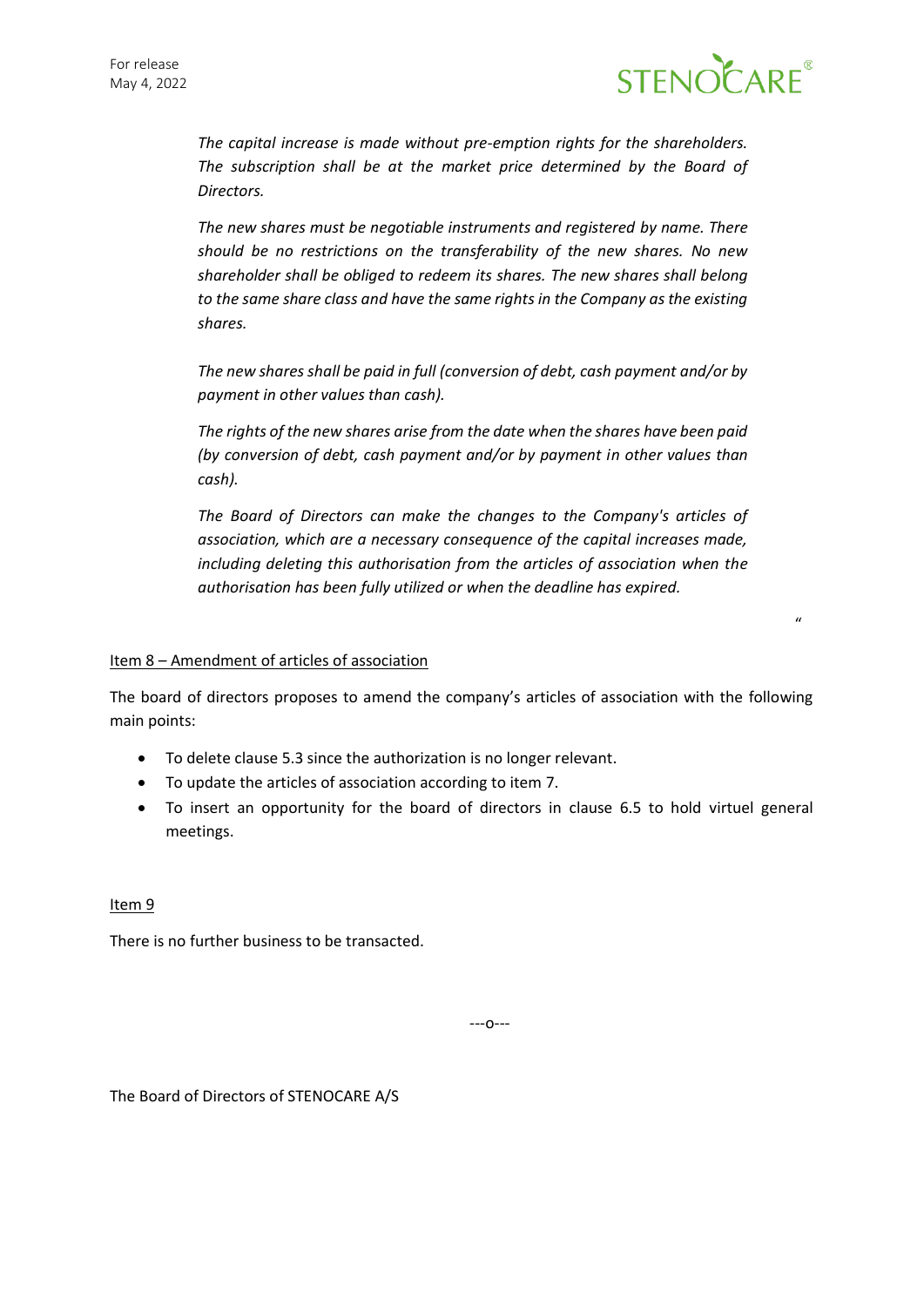

# **Introduction**

## Share capital

At the time of the notice of the general meeting, the Company's nominal share capital is DKK 934,090,96 divided into shares of nominally DKK 0.08 each. Each share of DKK 0.08 carries one vote.

# Registration date and shareholders' voting rights

A shareholder's right to attend and vote at the General Meeting shall be determined on basis of the shares held by the person on the date of registration. The registration date is 12 May 2022 at 11:59 PM (CEST).

# Admission cards

Shareholders who are entitled to attend the General Meeting and who wish to attend the General Meeting must request an admission card no later than 13 May 2022 at 11:59 PM (CEST). Admission cards can be ordered at the "Shareholder Portal" on the STENOCARE website: <https://stenocare.com/investor-relations/shareholder-portal/>

Admission cards can also be requested in writing by using the proxy form, which is available on the Company's website, [https://stenocare.com/investor-relations/agm-2022.](https://stenocare.com/investor-relations/agm-2022) The completed and signed form must be scanned and sent to Computershare A/S either by email to [gf@computershare.dk](mailto:gf@computershare.dk) or by ordinary mail to Computershare A/S, Lottenborgvej 26 D, 2800 Kgs. Lyngby, Denmark. Proxy forms must be received by Computershare A/S no later than on 13 May 2022 at 11:59 PM (CEST).

Please note that admission cards will be sent to the e-mail address specified on registration and must be brought to the general meeting on smartphone/tablet or printed.

Shareholders who have requested an admission card without stating their e-mail address can pick up the admission card at the entrance to the general meeting against presentation of a valid ID.

Shareholders who are unable to attend, can issue a proxy or postal vote via the shareholder portal. The deadline for submitting a proxy is 13 May 2022 at 11:59 PM (CEST) and the deadline for postal voting is 18 May 2022 at 11:59 PM (CEST).

Shareholders can log in to the shareholder portal using NemID or with a user name and password. Shareholders who have not previously changed their user name in the shareholder portal, will often have the same username as their custody account number or VP account number. In some cases, the VP account number consists of the deposit number and a prior identification number on the shareholder's bank. If in doubt, shareholders can ask their bank (deposit bank).

#### Proxy

Subject to having requested an admission card, shareholders may attend the general meeting in person or by proxy. Proxies may be submitted by one of the following ways: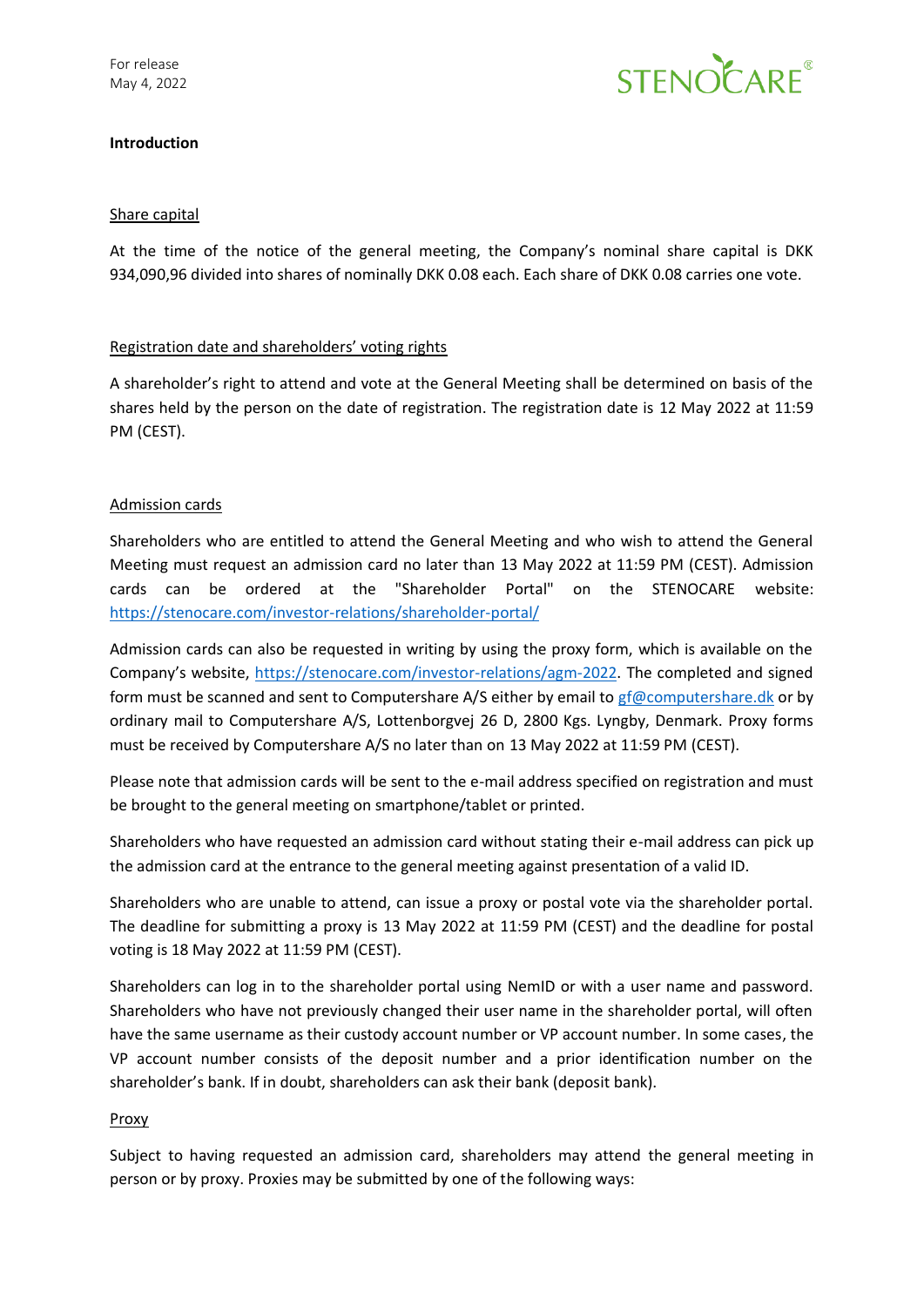

- Electronically through the "Shareholder Portal" under the menu "Investor" on the Company's website,<https://stenocare.com/investor-relations/shareholder-portal/>
- In writing by using the proxy form, which is available on the Company's website, [https://stenocare.com/investor-relations/agm-2022.](https://stenocare.com/investor-relations/agm-2022) The completed and signed form must be scanned and sent to Computershare A/S either by email to [gf@computershare.dk](mailto:gf@computershare.dk) or by ordinary mail to Computershare A/S, Lottenborgvej 26 D, 2800 Kgs. Lyngby, Denmark. Proxy forms must be received by Computershare A/S no later than on 13 May 2022 at 11:59 PM (CEST). It is possible to submit either proxy or vote by correspondence, cf. below, but not both. The right to attend and vote by proxy is subject to presentation of appropriate identification. If appropriate identification is not presented, attendance and/or voting right may be rejected.

Please use the Proxy form available on the STENOCARE website: [https://stenocare.com/investor](https://stenocare.com/investor-relations/agm-2022)[relations/agm-2022](https://stenocare.com/investor-relations/agm-2022) (Menu: General Meeting).

# Voting by correspondence

Shareholders who are not able to attend the general meeting may vote by correspondence. Votes by correspondence may be submitted by one of the following ways:

- Electronically through the "Shareholder Portal" under the menu "Investor" on the Company's website,<https://stenocare.com/investor-relations/shareholder-portal/>
- In writing by using the proxy form, which is available on the Company's website, [https://stenocare.com/investor-relations/agm-2022.](https://stenocare.com/investor-relations/agm-2022) The completed and signed form must be scanned and sent to Computershare A/S either by email to  $gf@computershare.dk$  or by ordinary mail to Computershare A/S, Lottenborgvej 26 D, 2800 Kgs. Lyngby, Denmark. A vote by correspondance must be received by Computershare A/S no later than on 18 May 2022 at 11:59 PM (CEST). It is possible to submit either proxy or vote by correspondence, cf. below, but not both. The right to attend and vote by proxy is subject to presentation of appropriate identification. If appropriate identification is not presented, attendance and/or voting right may be rejected.

Please use the Voting by correspondence form available on the STENOCARE website: <https://stenocare.com/investor-relations/agm-2022> (Menu: General Meeting).

#### Additional information

Until and including the day of the general meeting, additional information regarding the general meeting will be available on the Company's website, [https://stenocare.com/investor-relations/agm-](https://stenocare.com/investor-relations/agm-2022)[2022](https://stenocare.com/investor-relations/agm-2022) including:

- The notice to convene the general meeting, including the agenda and the complete proposals and Appendices;
- The proxy/voting by correspondence form for use in connection with voting by proxy or by correspondence.